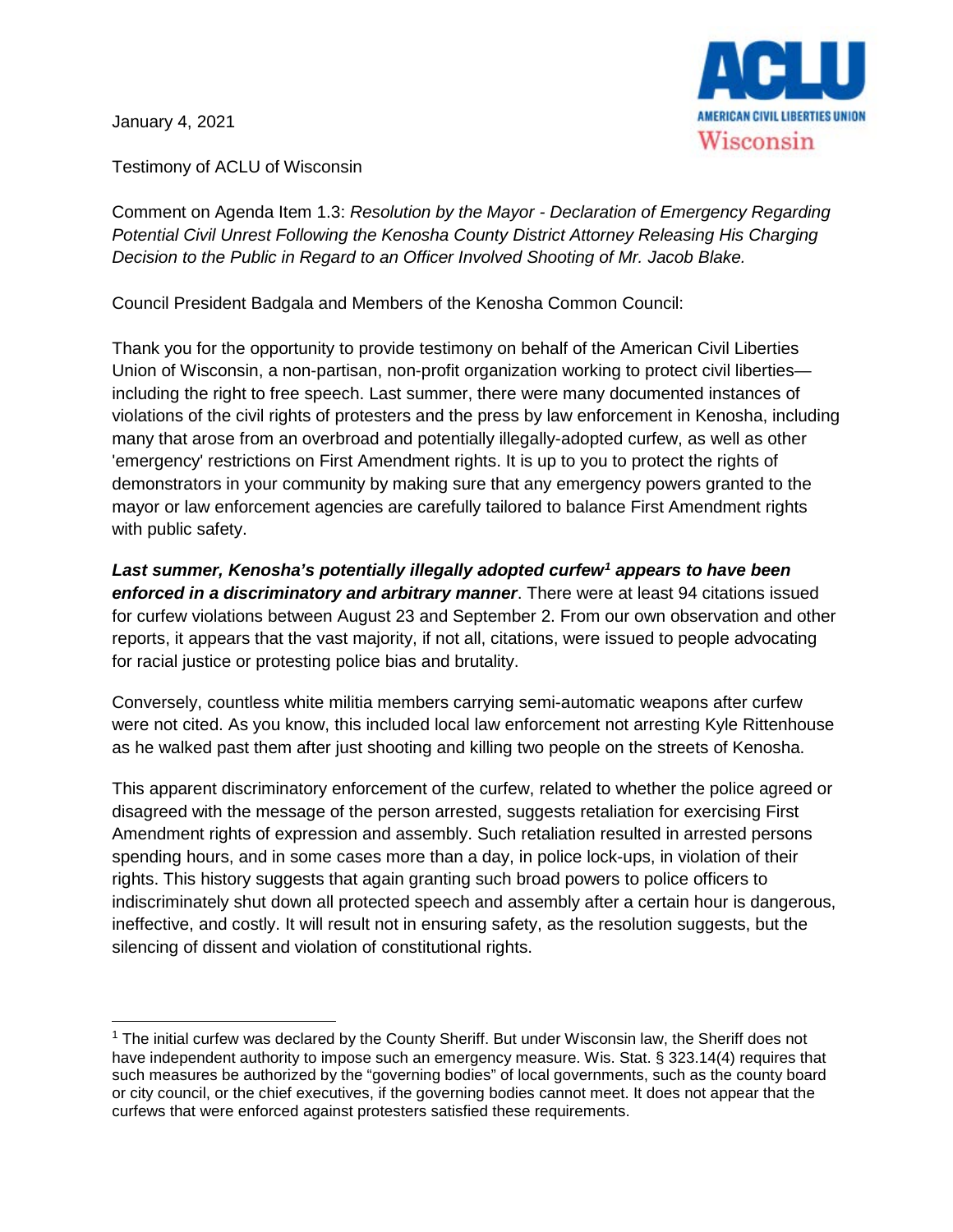*The militarized response to protests used excessive force*. As part of the deployment of 1,500 National Guard troops from Wisconsin and three other states, military armored vehicles, and hundreds of personnel from at least 40 law enforcement agencies, authorities resorted to excessive force against the demonstrators in Kenosha. Law enforcement agents used militarized tools and tactics, including tear gas, pepper spray, rubber bullets, sonic weapons, and pepper balls indiscriminately against demonstrators. (Notably, the use of such militarized strategies and tactics to respond to protests is, as the U.S. Department of Justice found six years ago in its after-action assessment of the police response to the Ferguson protests, something that has the effect of "escalating rather than diminishing tensions" between police and protesters.<sup>[2](#page-1-0)</sup>)

There is ample video footage by traditional and independent media of the excessive force deployed against people exercising their constitutional right to assemble and demonstrate in front of the Kenosha County Courthouse. At a location that should be a source of justice, law enforcement systematically violated the First and Fourth Amendment rights of demonstrators.

## *Procautionarily restricting the times and locations of protest is constitutionally unsound.*

An entire community's right to protest in traditional public forums like streets and sidewalks may not be infringed merely because some people have acted unlawfully previously or in some other place. This holds true whether the infringement takes the form of restricting protest to a designated space, while taking other streets, sidewalks, and parks out of commission; the form of limiting access to sites of protest by limiting bus routes and closing roads; or the form of imposing a curfew that indiscriminately shuts down all mass gatherings after a certain time. "The generally accepted way of dealing with unlawful conduct that may be intertwined with First Amendment activity is to punish it after it occurs, rather than to prevent the First Amendment activity from occurring in order to obviate the possible unlawful conduct…. The law is clear that First Amendment activity may not be banned simply because prior similar activity led to or involved instances of violence…. Banning or postponing legitimate expressive activity because other First Amendment activity regarding the same subject has resulted in violence deprives citizens of their right to demonstrate in a timely and effective fashion." *Collins v. Jordan*, 110 F.3d 1363, 1371–72 (9th Cir. 1996). Past violence, "if relevant at all," is only relevant if it is "extremely closely related in time and character" to the anticipated event. *Collin v. Chicago Park Dist*., 460 F.2d 746, 754 (7th Cir. 1972). "The law does not permit us to infer because a person has resorted to violence on some past occasions that he will necessarily do so in the future." *Id*.

Nor can protest be restricted because it pushes vehemently for change. Indeed, the "principal function of free speech under our system of government is to invite dispute. It may indeed best serve its high purpose when it induces a condition of unrest, creates dissatisfaction with conditions as they are, or even stirs people to anger." *Texas v. Johnson*, 491 U.S. 397, 408–09 (1989). This high purpose cannot serve as the justification for restrictions on constitutional rights.

<span id="page-1-0"></span> <sup>2</sup> Inst. for Intergovernmental Research, Office of Community Oriented Policing Services, U.S.Dep't of Justice, After-action Assessment of the Police Response to the August 2014 Demonstrations In Ferguson, Missouri xiv(2015).